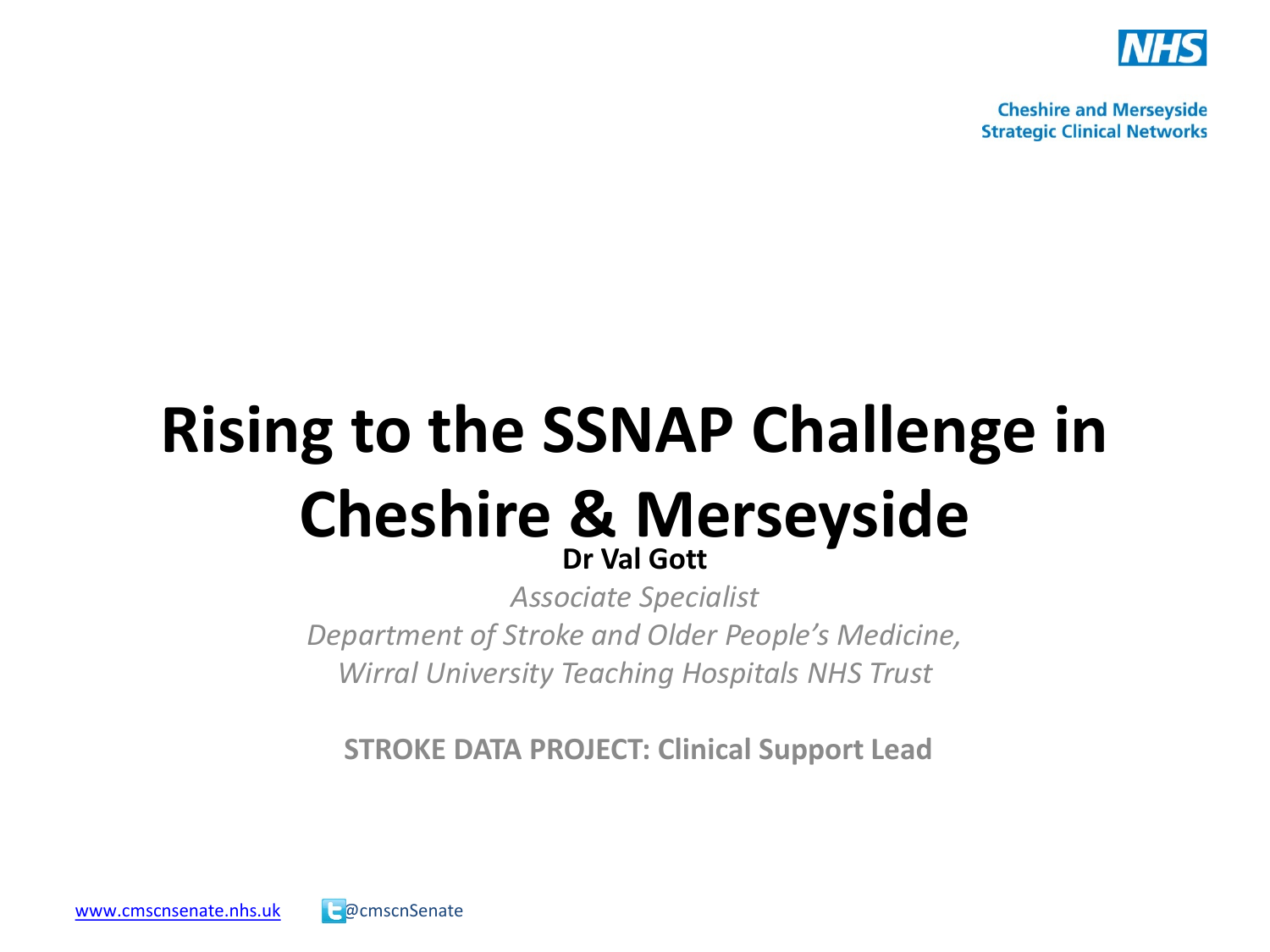

# **Cheshire and Merseyside - Strengths**

- 9 Acute Stroke Service Providers
- $\bullet$  12 CCGs
- Stroke Consultants Group
- Established Stroke Data and Quality group
- Active Stroke Therapists Group
- Stroke Nurses Group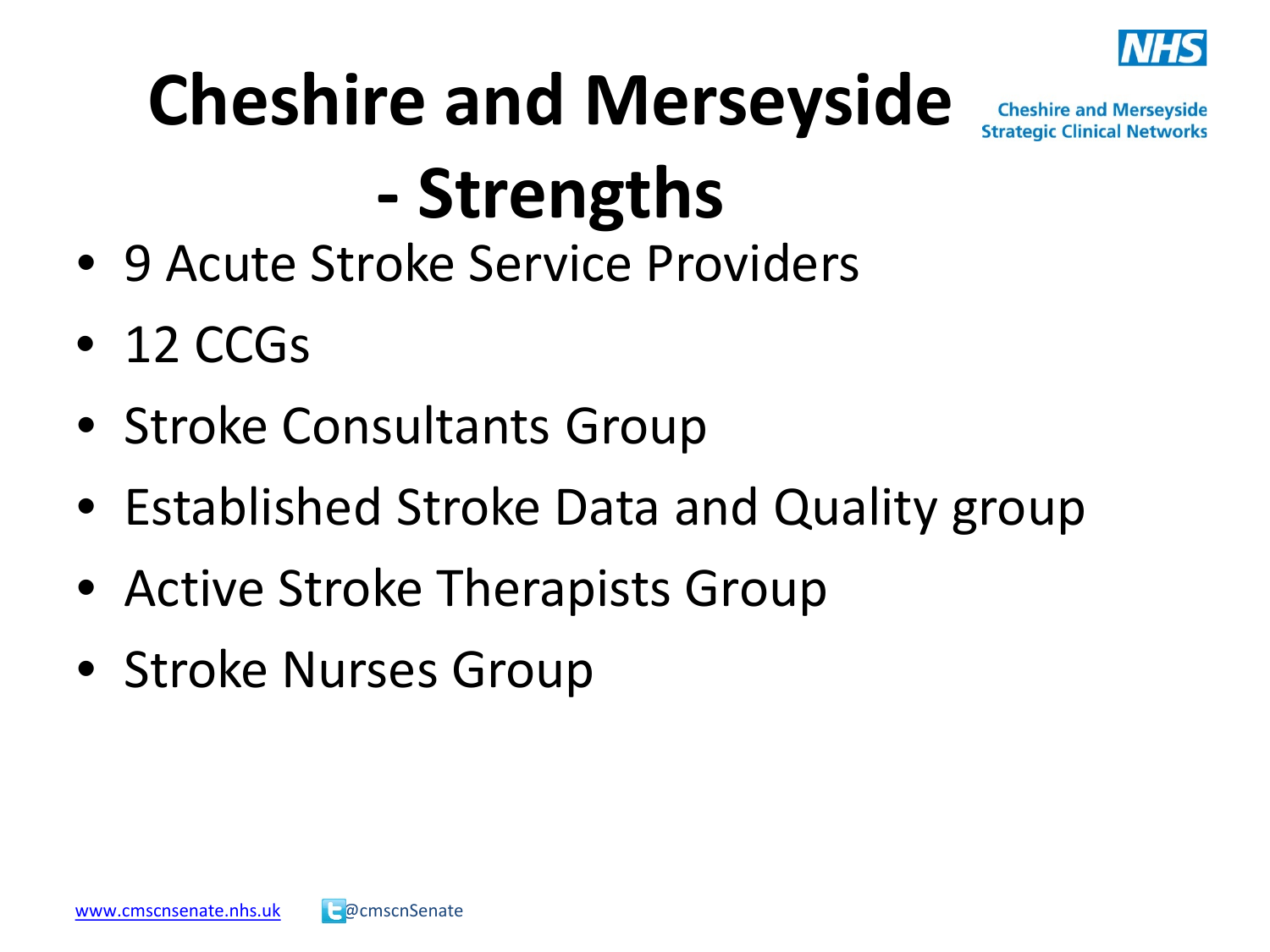#### SSNAP Audit July – Sep 2013 SSNAP Audit Oct-Dec 2013





SSNAP Audit Jan-Mar 2014



| <b>SSNAP Levels</b> |                   |  |  |                                             |     |  |  |  |  |
|---------------------|-------------------|--|--|---------------------------------------------|-----|--|--|--|--|
| <b>SSNAP scores</b> |                   |  |  | over 80   70 to <80   60 to <70   40 to <60 | <40 |  |  |  |  |
| N/A                 | Insufficient data |  |  |                                             |     |  |  |  |  |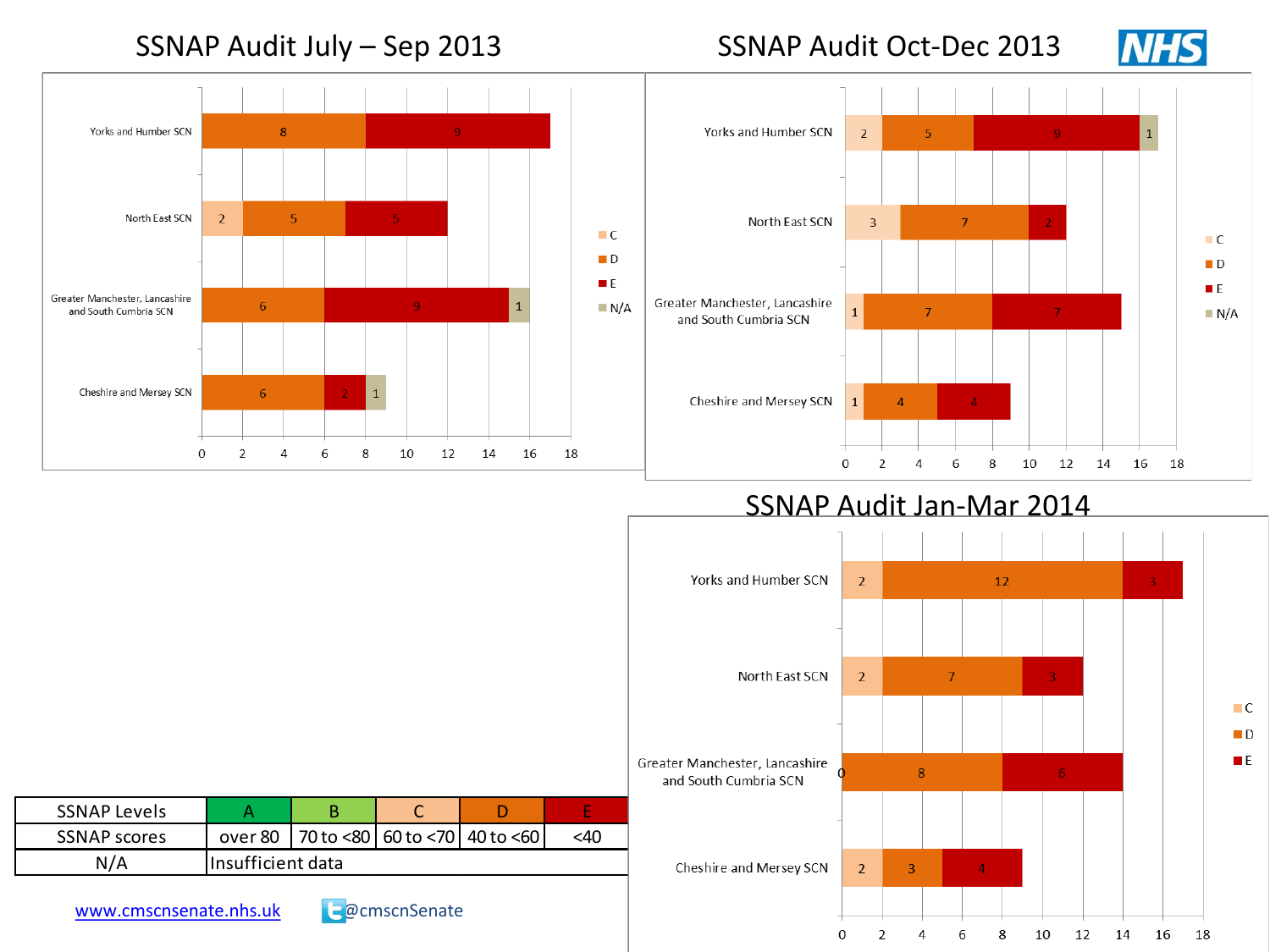

#### **Jan to March 2014 Patient-centred**

| <b>Routinely Admitting Teams</b>                                        | Number of patients                     |       |              | <b>Overall Performance</b> |                                |                       |                             | <b>Patient Centred Data</b> |                        |                      |                         |                             |                       |                             |                               |                              |                |                                         |                       |
|-------------------------------------------------------------------------|----------------------------------------|-------|--------------|----------------------------|--------------------------------|-----------------------|-----------------------------|-----------------------------|------------------------|----------------------|-------------------------|-----------------------------|-----------------------|-----------------------------|-------------------------------|------------------------------|----------------|-----------------------------------------|-----------------------|
| <b>Trust</b>                                                            | <b>Team Name</b>                       | Admit | <b>Disch</b> | <b>SSNAP</b><br>Level      | CA                             | AC                    | Combined<br><b>KI Level</b> |                             | D <sub>1</sub><br>Scan | D <sub>2</sub><br>SU | D <sub>3</sub><br>Throm | D <sub>4</sub><br>Spec Asst | D <sub>5</sub><br>OT  | D <sub>6</sub><br><b>PT</b> | D <sub>7</sub><br><b>SALT</b> | D <sub>8</sub><br><b>MDT</b> | D <sub>9</sub> | D <sub>10</sub><br>Std Disch Disch Proc | <b>TCKI</b><br>Level  |
| North of England - Cheshire and Mersey SCN                              |                                        |       |              |                            |                                |                       |                             |                             |                        |                      |                         |                             |                       |                             |                               |                              |                |                                         |                       |
| Aintree University Hospitals NHS<br><b>Foundation Trust</b>             | University Hospital Aintree            | 117   | 91           | <b>D</b> <sup></sup>       | <b>B</b> <sup>↑</sup>          | D <sup>1</sup>        | СŶ                          |                             | <b>C</b> <sup>+</sup>  | <b>C个个</b>           | СŶ                      |                             | <b>C</b> <sup>+</sup> | B个个                         |                               | D <sup>1</sup>               | B              | $D + + +$                               | <b>C</b> <sup>+</sup> |
| Countess of Chester Hospital NHS<br><b>Foundation Trust</b>             | Countess of Chester Hospital           | 104   | 82           |                            | $B \uparrow \uparrow \uparrow$ | <b>B</b> <sup>↑</sup> | EJ.                         |                             | D                      | D                    | D                       | EJ                          |                       |                             | Æ                             | <b>DJ</b>                    | Ε              | B                                       | ΕV                    |
| East Cheshire NHS Trust                                                 | Macclesfield District General Hospital | 52    | 57           | Εψ                         | A <sup>+</sup>                 | B                     | Εψ                          |                             | $D\psi\psi$            |                      | <b>C</b> <sup>+</sup>   | E.                          | EVV.                  |                             |                               | <b>D</b>                     | $c\psi$        | D                                       | Ð                     |
| Mid Cheshire Hospitals NHS Foundation<br>Trust                          | Leighton Hospital                      | 108   | 114          |                            |                                | <b>C</b> <sup>+</sup> | EJ                          |                             | <b>DJ</b>              | F                    | <b>D</b> <sup>↑</sup>   | E                           | $E\psi\psi$           | B.                          |                               | D                            | <b>DJ</b>      |                                         | €↓                    |
| Royal Liverpool and Broadgreen University<br><b>Hospitals NHS Trust</b> | Royal Liverpool University Hospital    | 159   | 163          | <b>C</b> <sup>+</sup>      | A <sup>+</sup>                 | C <sup>↑</sup>        | <b>B个</b>                   |                             | c                      | Ċ                    | A <sup>+</sup>          | B                           | c                     | <b>B</b> <sup>↑</sup>       |                               |                              |                | <b>B</b> <sup>↑</sup>                   | <b>B个</b>             |
| Southport and Ormskirk Hospital NHS Trust                               | Southport and Formby District General  | 110   | 100          | D                          | A <sup>1</sup>                 |                       | D                           |                             | E↓↓                    | EJ                   | D                       | <b>C</b> <sup>+</sup>       |                       |                             | СŶ                            |                              | c              | D                                       | D.                    |
| St Helens and Knowsley Teaching<br><b>Hospitals NHS Trust</b>           | Whiston Hospital                       | 159   | 133          |                            |                                | D                     | D                           |                             | c                      | <b>D</b>             | <b>D</b>                | Ð                           | D <sup>1</sup>        |                             |                               | EJ.                          | F              | $B^{\uparrow}$                          | D                     |
| Warrington and Halton Hospitals NHS<br><b>Foundation Trust</b>          | Warrington Hospital                    | 110   | 100          | D                          |                                |                       | D                           |                             | c                      | D                    | Œ                       | D                           |                       | $\mathbf{B}$                |                               |                              |                | $\overline{B}$                          | D                     |
| Wirral University Teaching Hospital NHS<br><b>Foundation Trust</b>      | Arrowe Park Hospital                   | 198   | 186          | c                          |                                |                       | B                           |                             | $c\psi$                |                      | D↓                      |                             |                       | <b>B</b> <sup>↑</sup>       |                               | A <sup>+</sup>               | B              | <b>C</b> <sup>+</sup>                   |                       |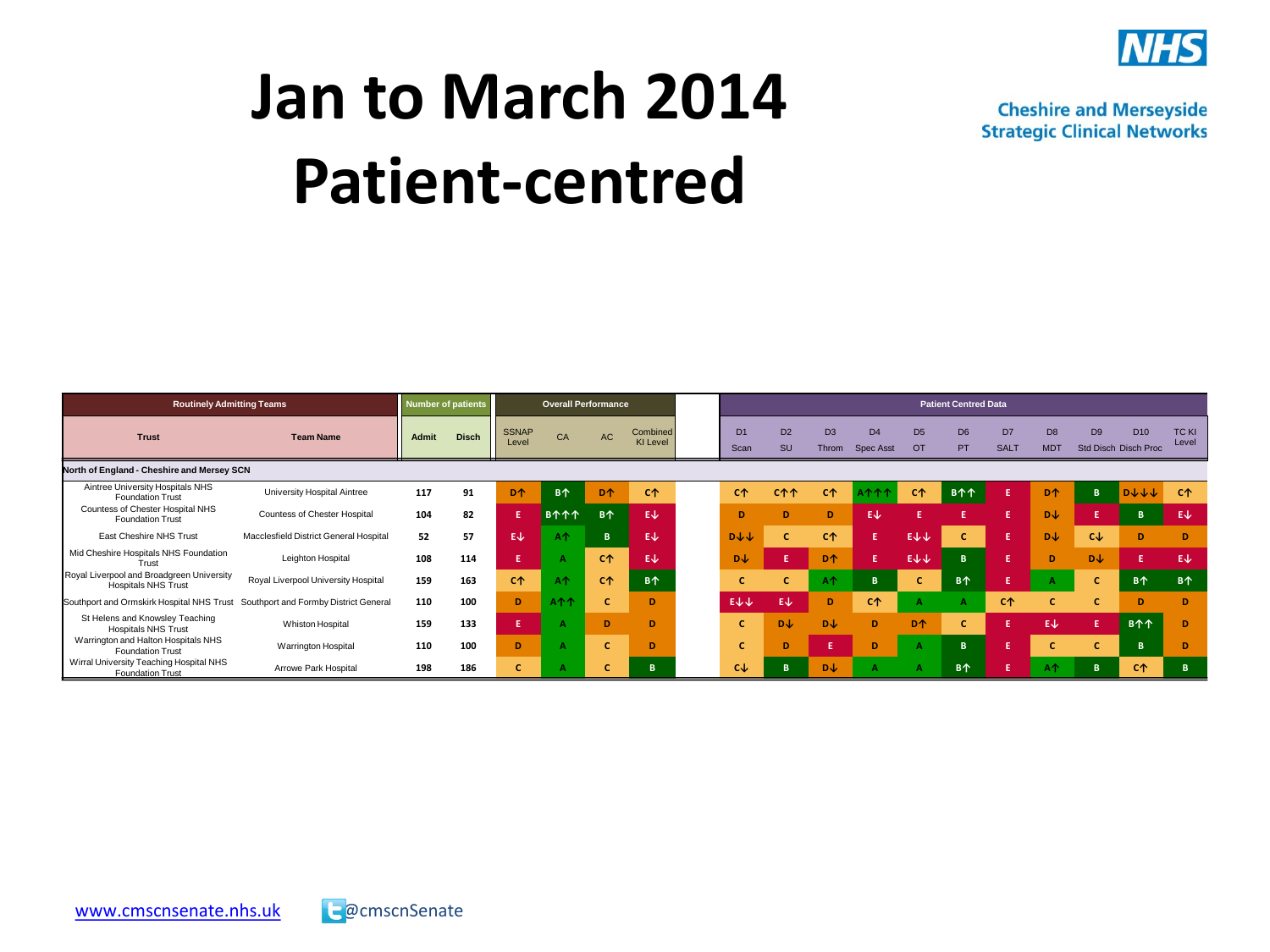

#### **Jan to March 2014 Team-centred**

**Routinely Admitting Teams Number of patients Number of patients Overall Performance Team Centred Data Team Centred Data Trust The SSNAP Team Name Admit Disch** SSNAP Level CA AC Combined KI Level D1 D2 D3 D4 D5 D6 D7 D8 D9 D10 TC KI Scan SU Throm Spec Asst OT PT SALT MDT Std Disch Disch Proc Level **North of England - Cheshire and Mersey SCN** Aintree University Hospitals NHS Foundation Trust University Hospital Aintree **<sup>117</sup> <sup>92</sup> D↑ B↑ D↑ C↑ C↑ C↑↑ C↑ A↑↑↑ C↑ B↑↑ E D↑ B D↓↓↓ C↑** Countess of Chester Hospital NHS Foundation Trust Countess of Chester Hospital **<sup>101</sup> <sup>83</sup> E B↑↑↑ B↑ E↓ D D D E↓ E E E D↓ E B E↓** East Cheshire NHS Trust Macclesfield District General Hospital 48 58 EV AT B EV DU C BU C EV E EV DU E D CV D EV Mid Cheshire Hospitals NHS Foundation Trust Leighton Hospital **<sup>104</sup> <sup>114</sup> E A C↑ E↓ D↓ E D↑ E E↓↓ B E C D↓ E E↓** Royal Liverpool and Broadgreen University<br>Hospitals NHS Trust Hospitals NHS Trust Royal Liverpool University Hospital **<sup>157</sup> <sup>165</sup> C↑ A↑ C↑ B↑ C C A↑ B C B↑ E A C B↑ B↑** Southport and Ormskirk Hospital NHS Trust Southport and Formby District General 110 100 D A个个 C D B EV EV EV D C个 A A C个 B1 C D D D St Helens and Knowsley Teaching<br>Hospitals NHS Trust in sun vurvonsion treaturing Whiston Hospital 156 131 **E A D D C D↓ D↓ D E D↓ E D↓ E B↑↑** E↓ Warrington and Halton Hospitals NHS Foundation Trust Warrington Hospital **<sup>98</sup> <sup>101</sup> D A C D C D↑ E D A B↑ E B C↑ B D** Wirral University Teaching Hospital NHS Foundation Trust Arrowe Park Hospital **<sup>198</sup> <sup>160</sup> C A C B C↓ B D↓ A A B↑ E B↓ B C↑ B**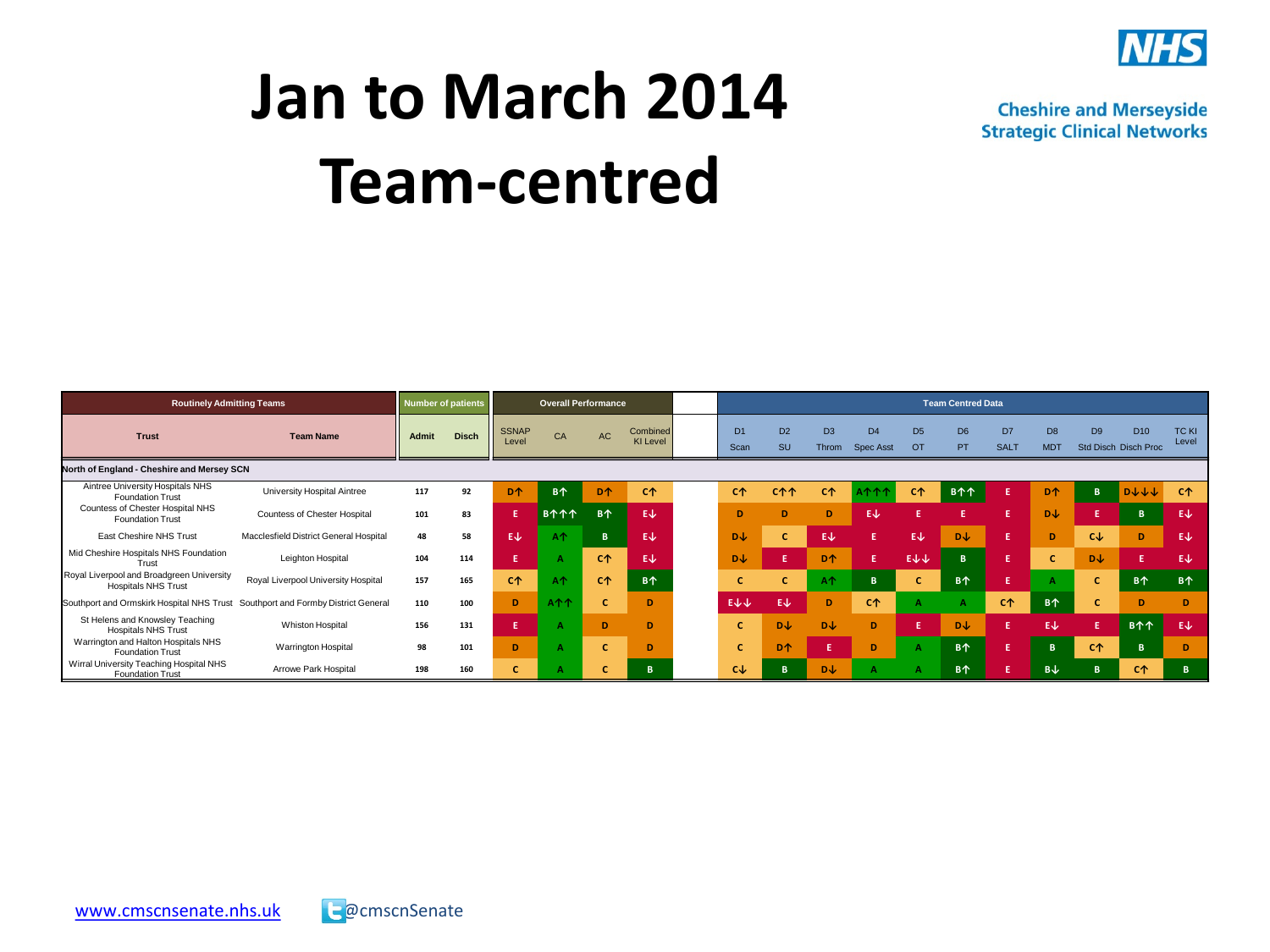

#### **C & M Stroke Data**

- Concern about performance of stroke services across Cheshire and Merseyside
- Some awareness of variation in data practice from Data and Quality Group meetings
- Recognition that data quality has been an issue in the NHS. Organisations must implement strategies to audit and improve the quality of data produced
- C & M Work programme 2014 2016 identified concerns about the quality and consistency of data collected on patients presenting to hospitals with a stroke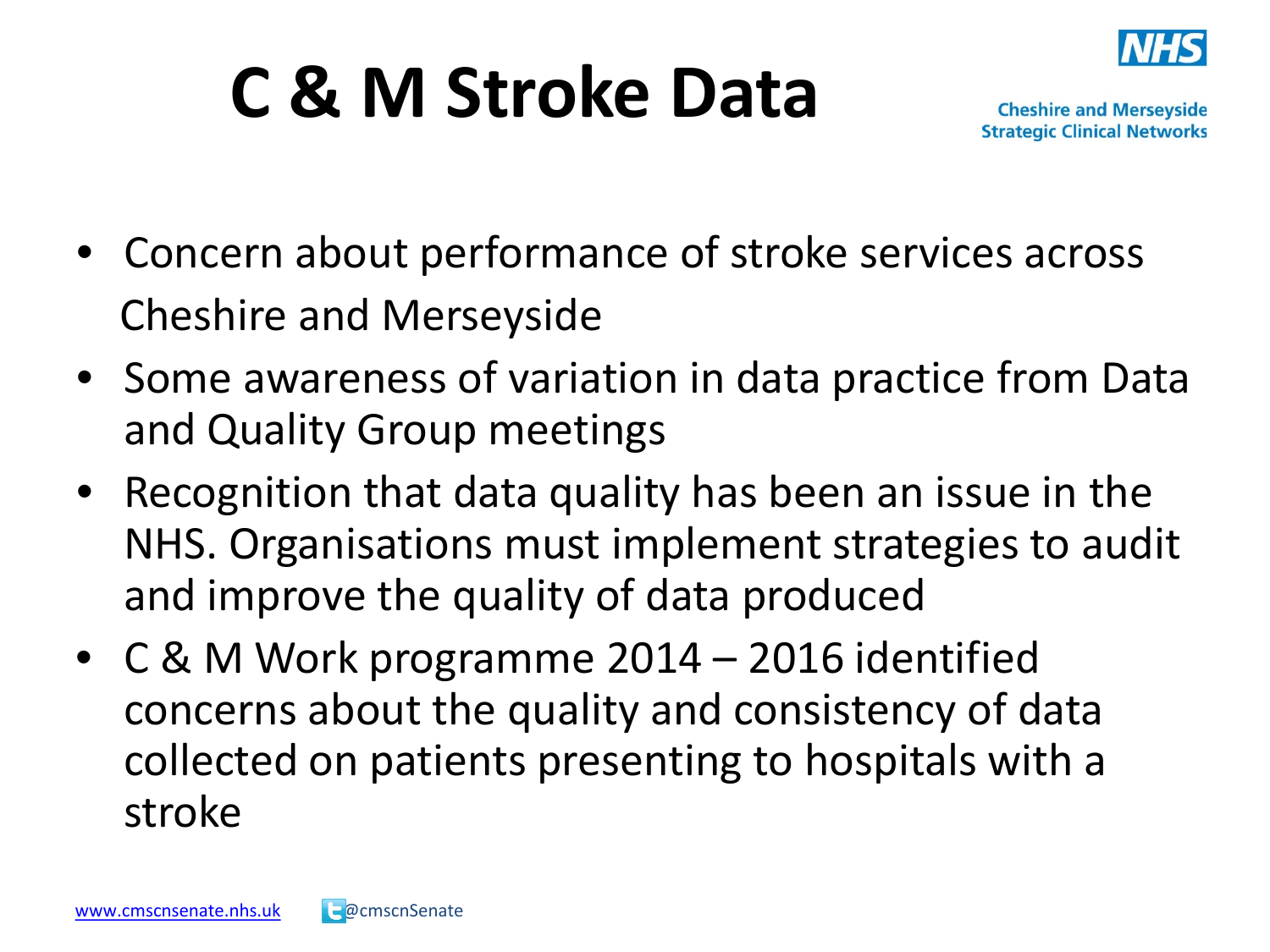#### **Aims of the Project**



- Provide an overview of the local systems and processes of SSNAP data collection and usage.
- Encourage investigation of issues raised in local district general hospitals (DGHs) and discussion of local solutions.
- Gather information about what local arrangements exist for ensuring data quality and encourage best practice across the health economy within the Cheshire and Merseyside area.
- Support data improvements in performance indicators to enable regional variation analysis and pathway improvements.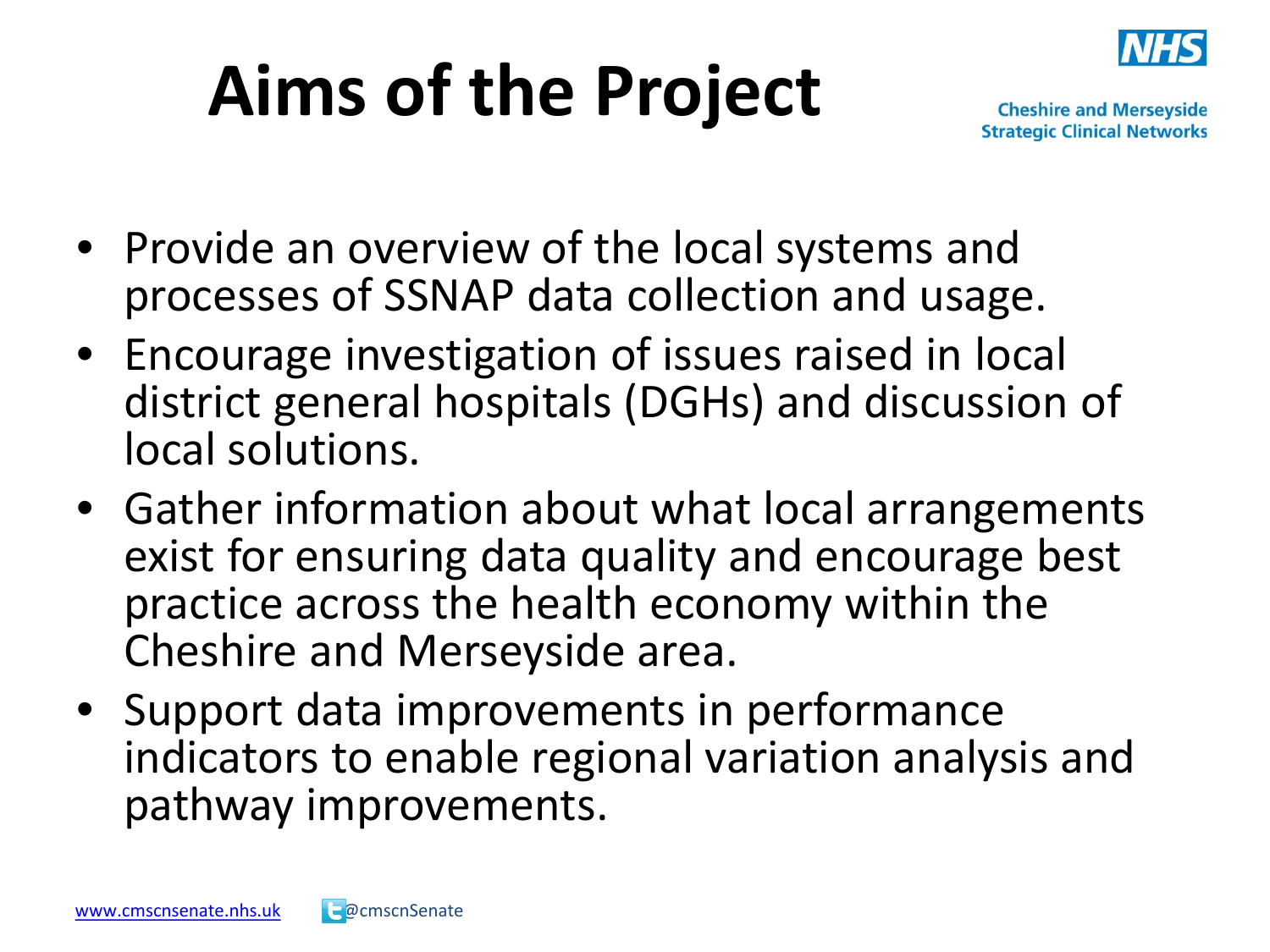#### **Data Considerations**



- Who? What? How? When?
- Responsibility
- Completeness
- Accuracy
- Reliability
- Timeliness
- Validity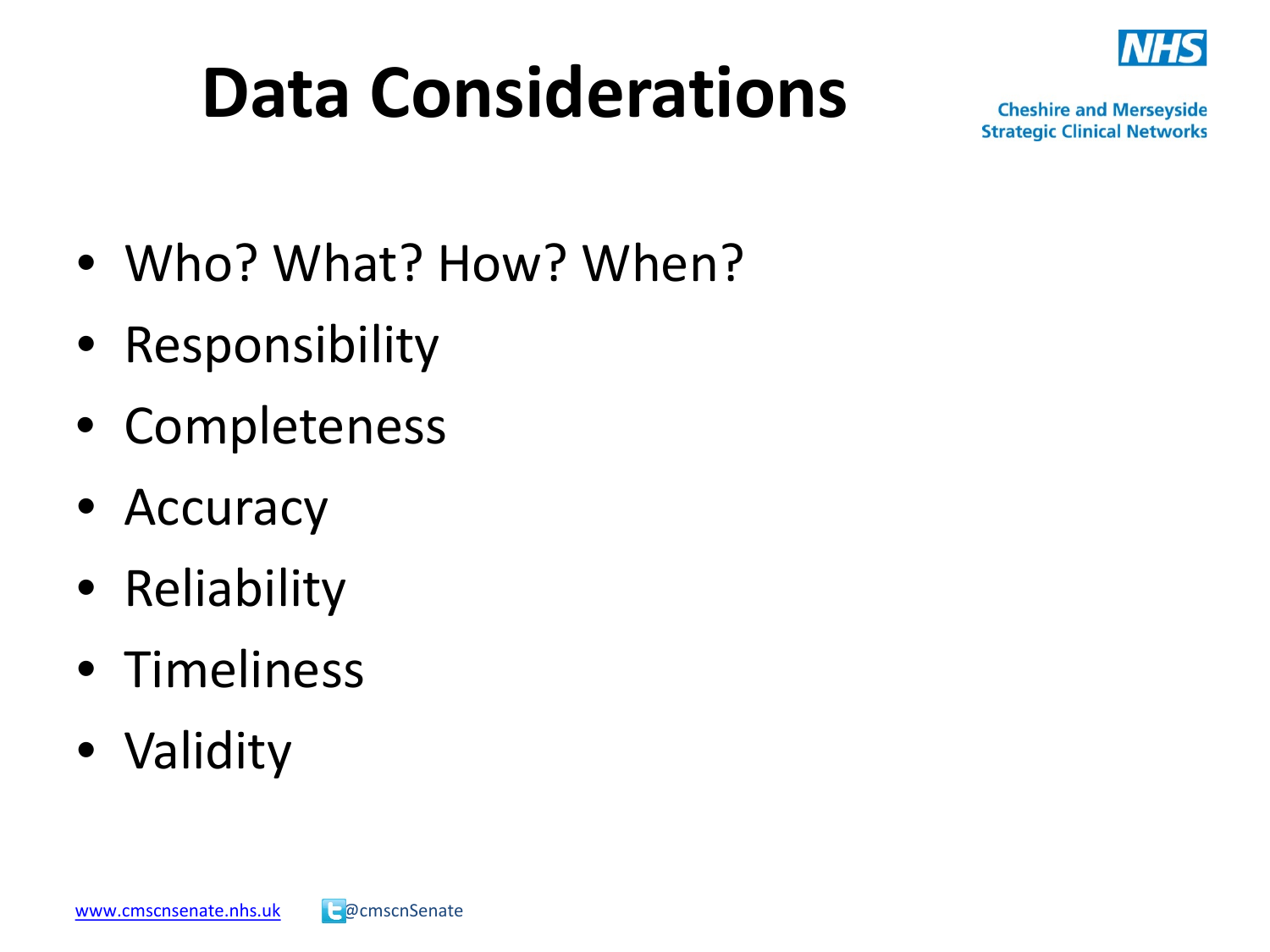

#### **Methods**

- Focus on Acute Services
- Visits to all C&M Acute Trusts
- Informal semi structured interview format
- Spreadsheet compiled for checking by Trusts
- Visit to another acute provider for comparison
- Report in process
- Recommendations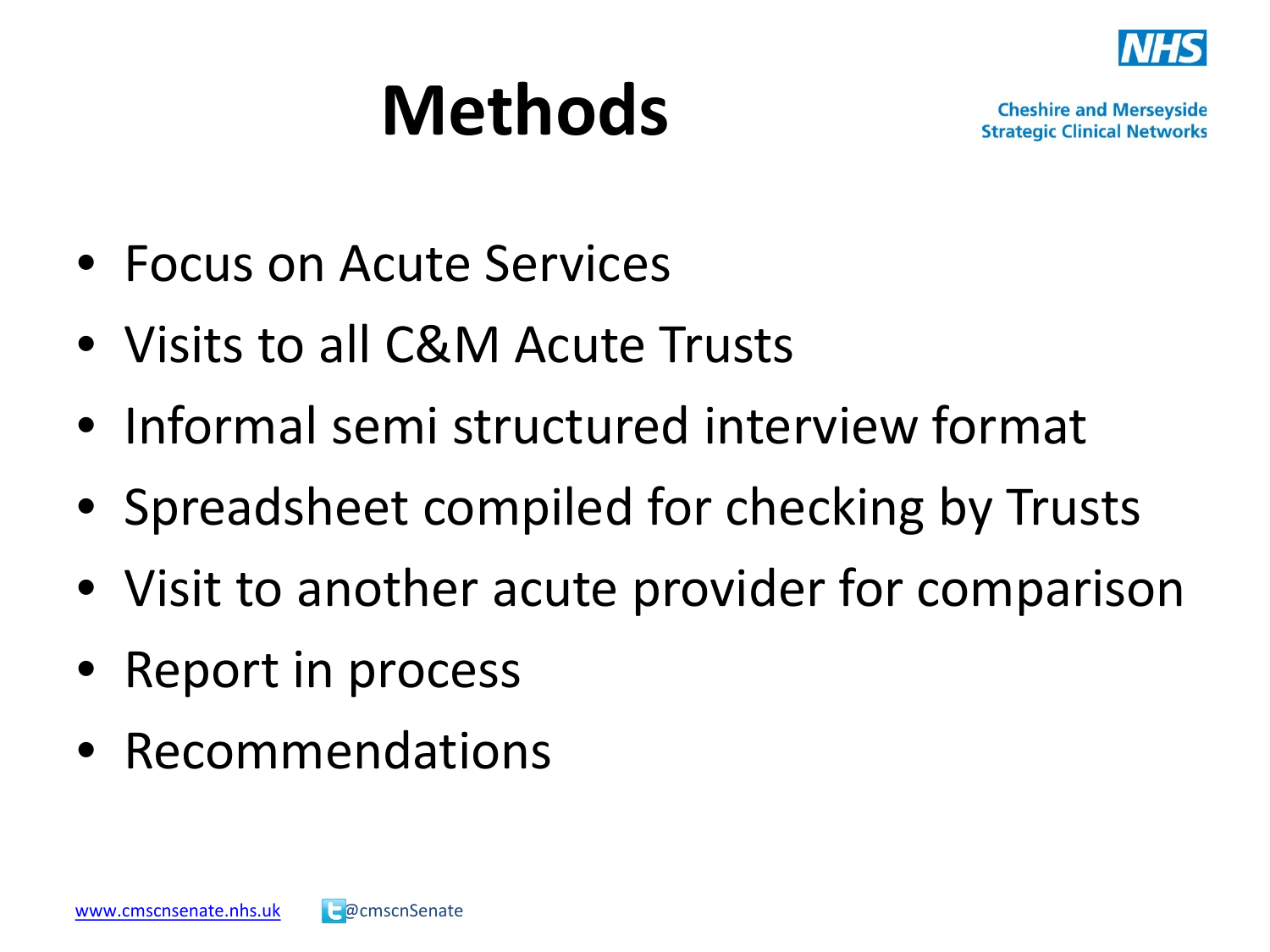

### **Initial Findings 1**

- Inconsistencies of data collection, interpretation of questions, etc. within and between teams
- Non clinical staff extracting and interpreting clinical data
- Few people able to access SSNAP so lack of awareness of up to date help notes, FAQs, etc.
- Multiple transcriptions of data
- Limited senior clinical engagement in data collection process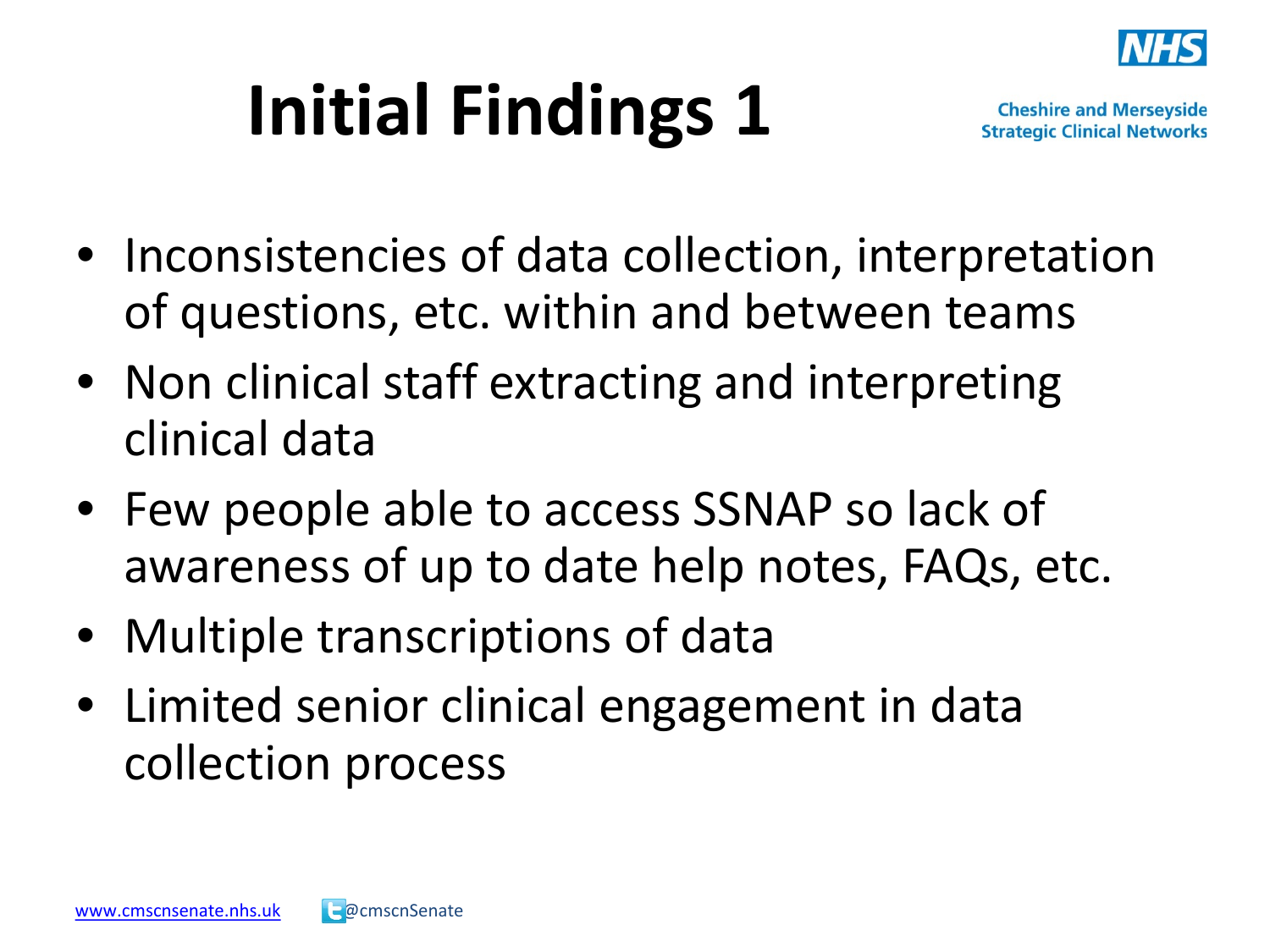

### **Initial Findings 2**

- Delay starting SSNAP data entry
- Selection of cases to enter into SSNAP
- Additional reporting requirements
- Differences in documentation-particularly where patients regularly have planned transfers between trusts.
- Neurosurgical centre data missing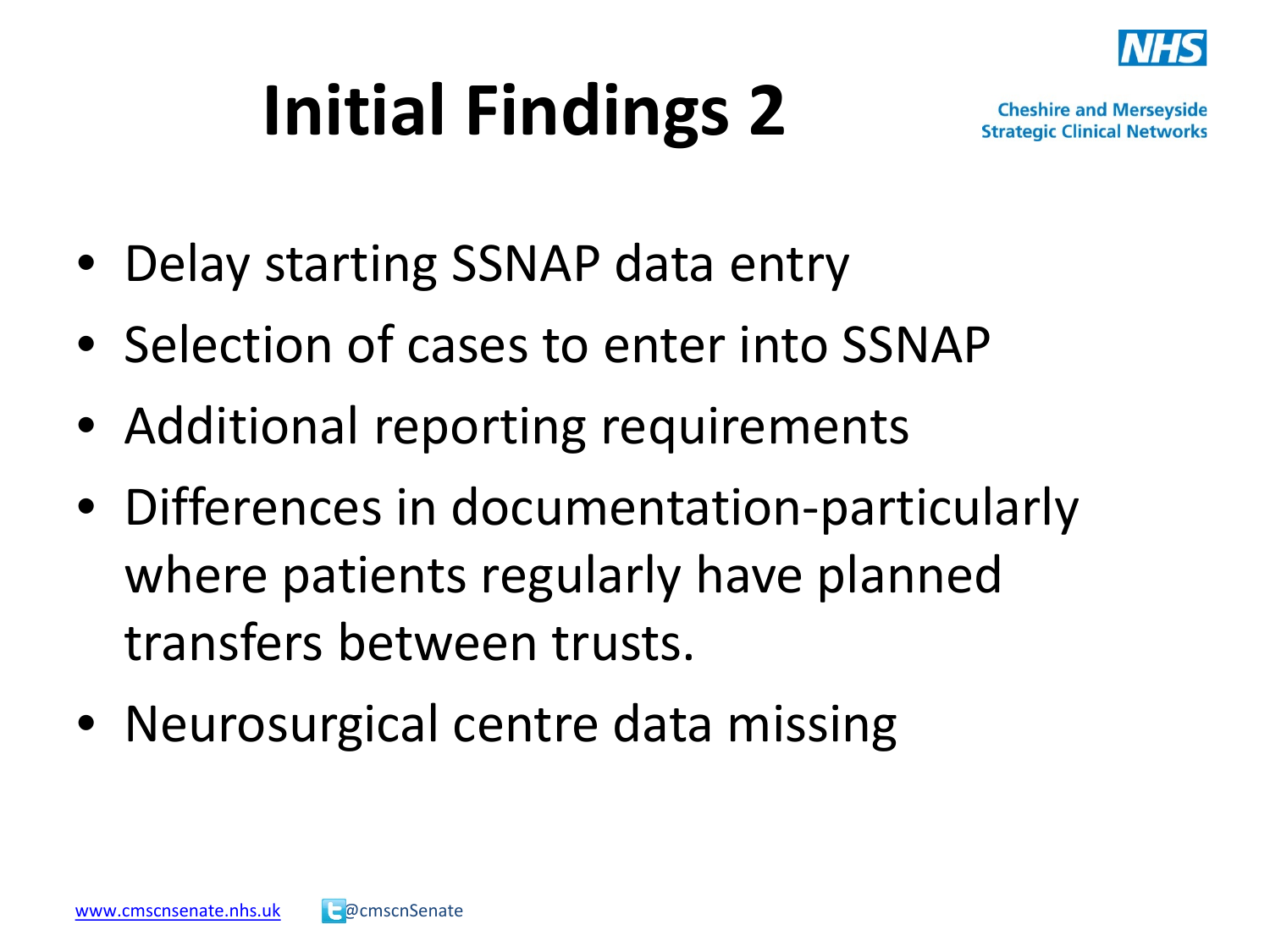

#### **Concerns about Reporting**

- Local tools developed within trusts for data checking
- Risk of confirmation bias
- Release and reporting of un-validated data from SSNAP data and other databases
- Multiple data sources for SSNAP data leading to local reports not reflecting national reports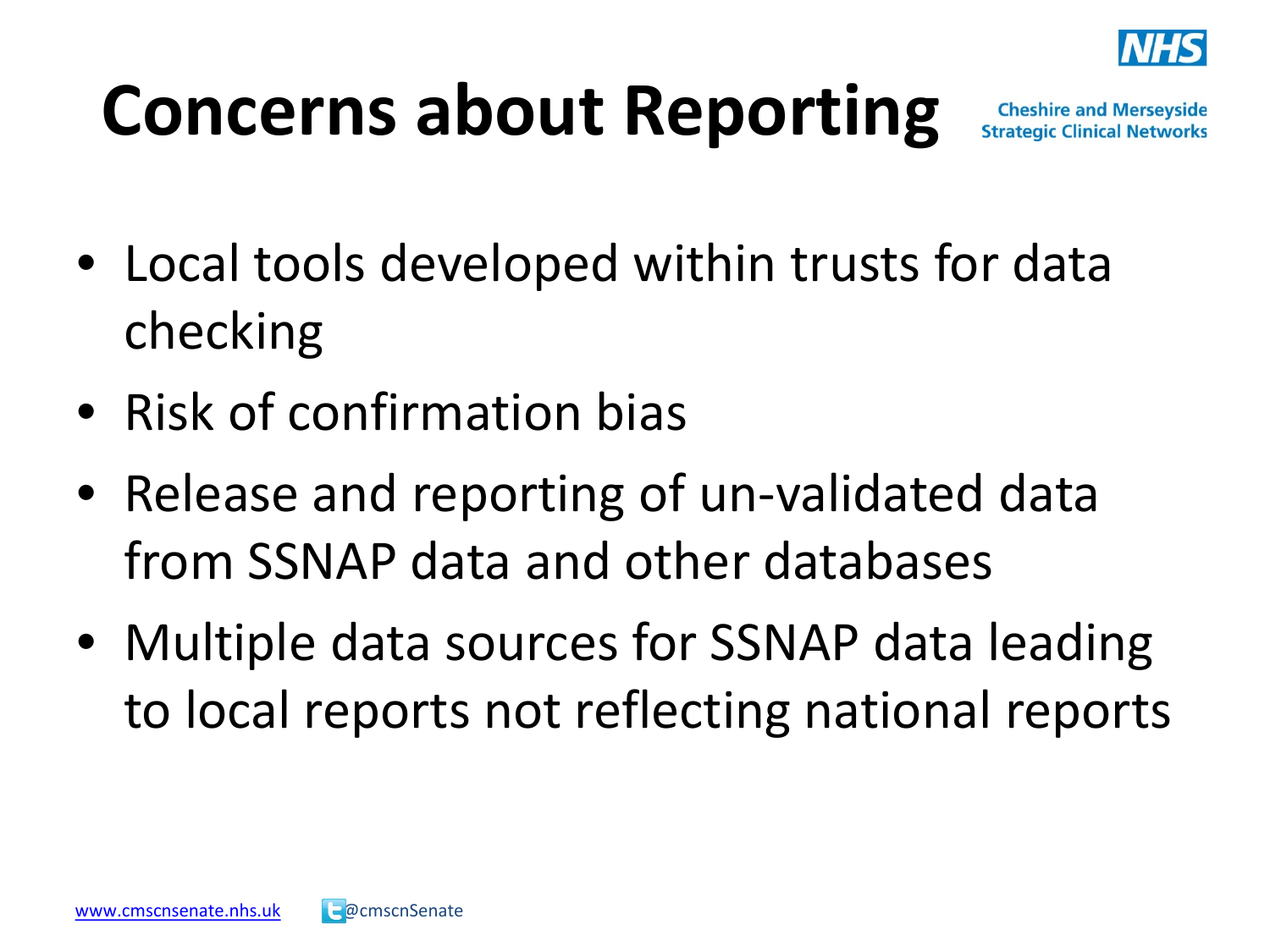

#### **Recommendations**

- Encourage alignment of clinical pathways to SSNAP data collection
- Standardise interpretation of questions, particularly via Data and Quality Group
- Data meetings with Therapists and Nurses Groups
- Inclusion of neurosurgical centre data
- Promote SSNAP as definitive source of data
- Discourage additional internal and external reporting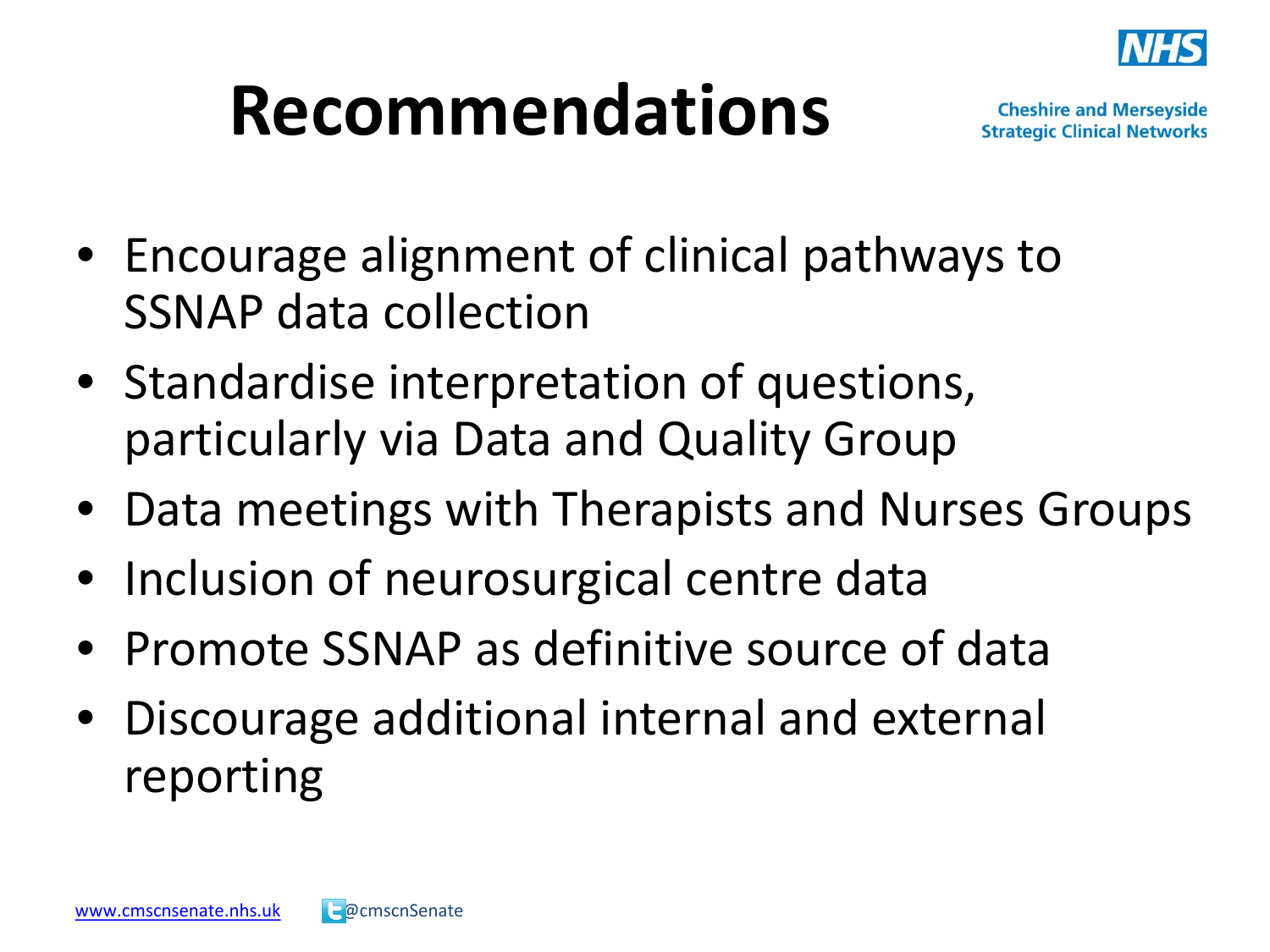

#### **Oct to Dec 2014 Patient-centred**

**Routinely Admitting Teams Number of patients Coverall Performance Team Centred Data Team Centred Data Trust The SSNAP CONSTRUCTER TEAM NAme Admit Disch** SSNAP SSNAP CA AC Combined<br>Level CA AC KI Level KI Level D1 D2 D3 D4 D5 D6 D7 D8 D9 D10 TC KI Scan SU Throm Spec Asst OT PT SALT MDT Std Disch Disch Proc<sup>Level</sup> **North of England - Cheshire and Mersey SCN** Aintree University Hospitals NHS Foundation Trust University Hospital Aintree **108 96 C B↓ B↑ B C↓ D↓ A A B↓ B C↑↑ D↓ A↑ B B** Countess of Chester Hospital NHS Foundation Trust Countess of Chester Hospital **112 97 C↑ A B C↑ B↑ C↑ B↑↑ B C↑ D↑ D↑ B B A B↑↑** East Cheshire NHS Trust Macclesfield District General Hospital **45 68 D A B↓ D E↓↓ E E E C↓ B↑ E D B D D** Mid Cheshire Hospitals NHS Foundation Trust Leighton Hospital **83 102 D A B↑ D D D↓ E↓ D↑ C A C↑ C C E D** Royal Liverpool and Broadgreen University<br>Hospitals NHS Trust Hospitals NHS Trust Royal Liverpool University Hospital **122 137 B B↓ B↑ A C C B↓ B A A C A A↑↑ A A** Southport and Ormskirk Hospital NHS Trust Southport and Formby District General 85 89 D B A个个 D E E D C个 A A C↓ C C个 D D St Helens and Knowsley Teaching<br>Hospitals NHS Trust an an unturnamely reauting treauting Whiston Hospital **162 171 D A C↑ C↑ B↑** B↑ B↑ B↑ C↑↑ D↑ E D C A↑↑ C↑ Warrington and Halton Hospitals NHS Foundation Trust Warrington Hospital **84 88 D↓ B B C C D↓ D↓ B A A↑ E B C B↓ C↓** Wirral University Teaching Hospital NHS<br>Foundation Trust Foundation Trust Arrowe Park Hospital **182 171 B↑ A A↑ B B↑ C B↑↑ A A A E↓ B B A↑↑ B**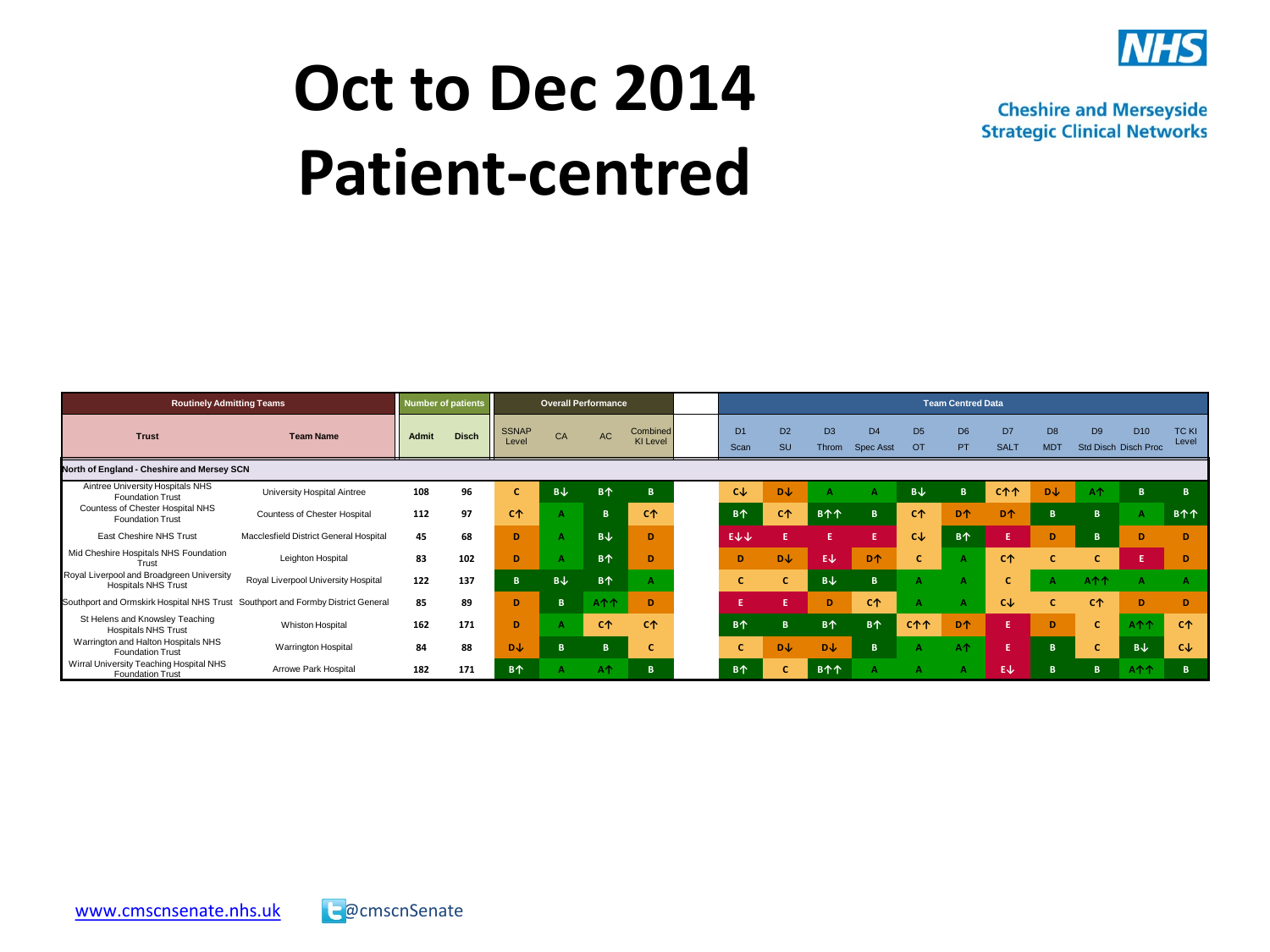

#### **Oct to Dec 2014 Team-centred**

**Routinely Admitting Teams Number of patients Coverall Performance Team Centred Data Team Centred Data Trust The SSNAP CONSTRUCTER TEAM NAme Admit Disch** SSNAP SSNAP CA AC Combined<br>Level CA AC KI Level KI Level D1 D2 D3 D4 D5 D6 D7 D8 D9 D10 TC KI Scan SU Throm Spec Asst OT PT SALT MDT Std Disch Disch Proc<sup>Level</sup> **North of England - Cheshire and Mersey SCN** Aintree University Hospitals NHS Foundation Trust University Hospital Aintree **108 96 C B↓ B↑ B C↓ D↓ A A B↓ B C↑↑ D↓ A↑ B B** Countess of Chester Hospital NHS Foundation Trust Countess of Chester Hospital **112 97 C↑ A B C↑ B↑ C↑ B↑↑ B C↑ D↑ D↑ B B A B↑↑** East Cheshire NHS Trust Macclesfield District General Hospital **45 68 D A B↓ D E↓↓ E E E C↓ B↑ E D B D D** Mid Cheshire Hospitals NHS Foundation Trust Leighton Hospital **83 102 D A B↑ D D D↓ E↓ D↑ C A C↑ C C E D** Royal Liverpool and Broadgreen University<br>Hospitals NHS Trust Hospitals NHS Trust Royal Liverpool University Hospital **122 137 B B↓ B↑ A C C B↓ B A A C A A↑↑ A A** Southport and Ormskirk Hospital NHS Trust Southport and Formby District General 85 89 D B A个个 D E E D C个 A A C↓ C C个 D D St Helens and Knowsley Teaching<br>Hospitals NHS Trust an an unturnamely reauting treauting Whiston Hospital **162 171 D A C↑ C↑ B↑** B↑ B↑ B↑ C↑↑ D↑ E D C A↑↑ C↑ Warrington and Halton Hospitals NHS Foundation Trust Warrington Hospital **84 88 D↓ B B C C D↓ D↓ B A A↑ E B C B↓ C↓** Wirral University Teaching Hospital NHS<br>Foundation Trust Foundation Trust Arrowe Park Hospital **182 171 B↑ A A↑ B B↑ C B↑↑ A A A E↓ B B A↑↑ B**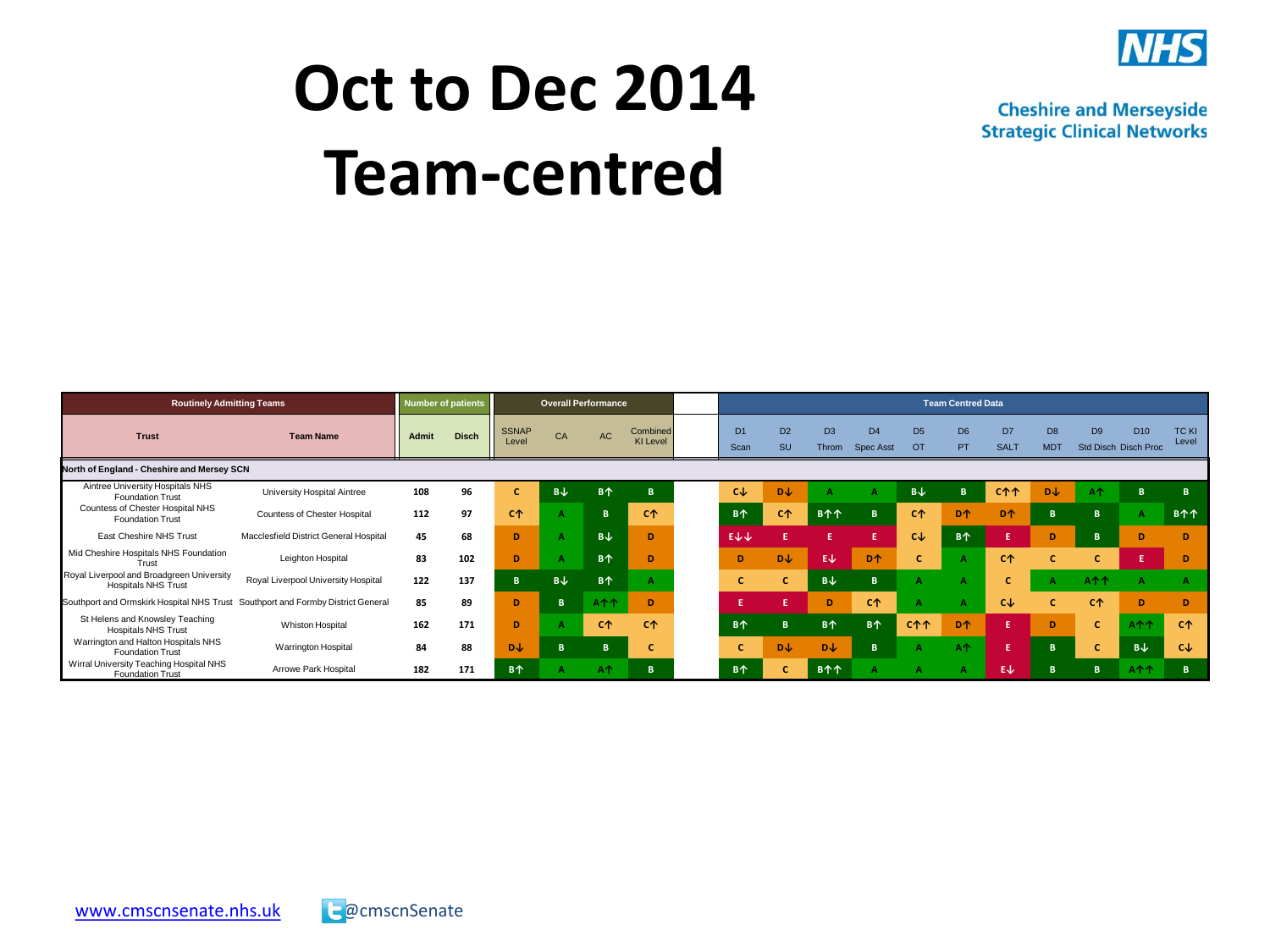

#### **For the Future**

- Data sharing agreement
- Establish C&M SSNAP email/web forum to improve communication and consistency
- Involve more post-acute providers in SSNAP data collection
- Consider establishing mortality review process
- Work to ensure that SSNAP data reflects the high quality of stroke care provided in C&M